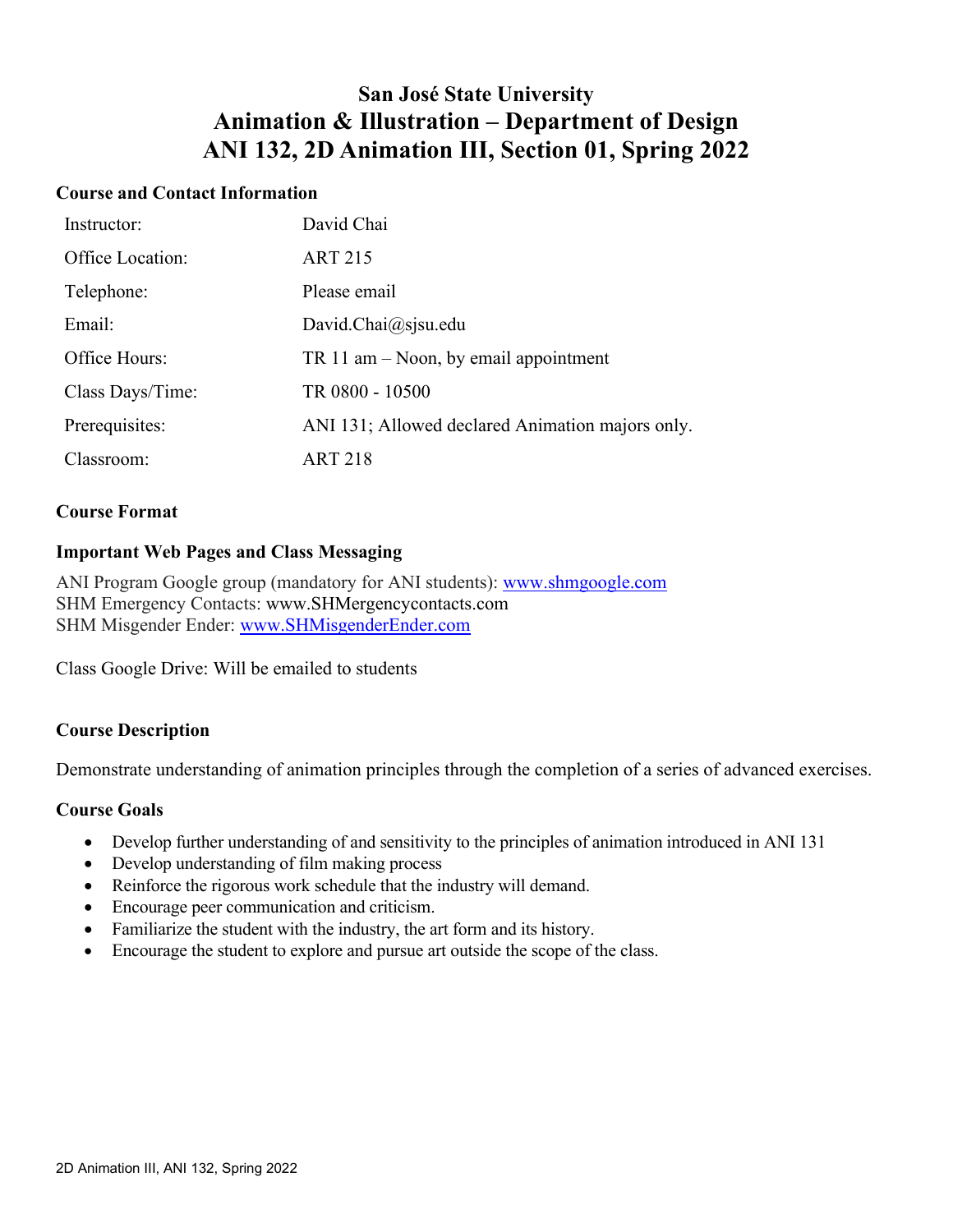#### **Course Learning Outcomes (CLO)**

Upon successful completion of this course, students will be able to:

- Demonstrate the principles/elements of cinematography; Wide shots, medium shots, close up shots, 180 rule, eye trace, visual continuity, significance of camera placement, visual clarity
- Exhibit an understanding of story design and structure
- Incorporate the steps of the production process into the completion of an animated short film; Concept, storyboard, animatic, character design, model sheets, character/background layouts, rough animation, inbetween, tie-down, video and audio editing

## **Required Texts/Readings**

#### **Textbook**

*The Animator's Survival Kit*, Richard Williams, ISBN: 0-571-20228-4 *Disney Animation: The Illusion of Life,* Frank Thomas and Ollie Johnson ISBN 0-7868-6070-7

#### **Other Readings**

*Drawn to Life: 20 Golden Years of Disney Master Classes: Volume 1&2* by Walt Stanchfield *Character Animation Crash Course!* Eric Goldberg ISBN **-** 1879505975 *Layout and Design*, Brian Lemay *Advanced Layout and Design*, Brian Lemay *Edward Muyerbridge Complete Human and Animal Locomotion*, Vol I, II, III *Vilppu Drawing Manual,* Glen Vilppu, ISBN 1-892053-03-9 *Sketching on Location*, Glenn Vilppu *Acting for Animators,* Ed Hooks, ISBN 0-325-00580-X

## **Other technology requirements / equipment / material**

Laptop Digital Drawing Tablet and Stylus Toon Boom Harmony Adobe Premiere and AfterEffects

SJSU students have access to Adobe software for free and can find download information here: <http://www.sjsu.edu/ecampus/teaching-tools/adobe/index.html>

## **Course Requirements and Assignments**

Students will generally have deadlines due every class meeting. These include pre-production assignments in preparation for the 30-second film due at the end of the semester, as well as animation progress.

"Success in this course is based on the expectation that students will spend, for each unit of credit, a minimum of 45 hours over the length of the course (normally three hours per unit per week) for instruction, preparation/studying, or course related activities, including but not limited to internships, labs, and clinical practica. Other course structures will have equivalent workload expectations as described in the syllabus."

#### **Final Examination or Evaluation**

Your final exam will be the submission of your completed animated short.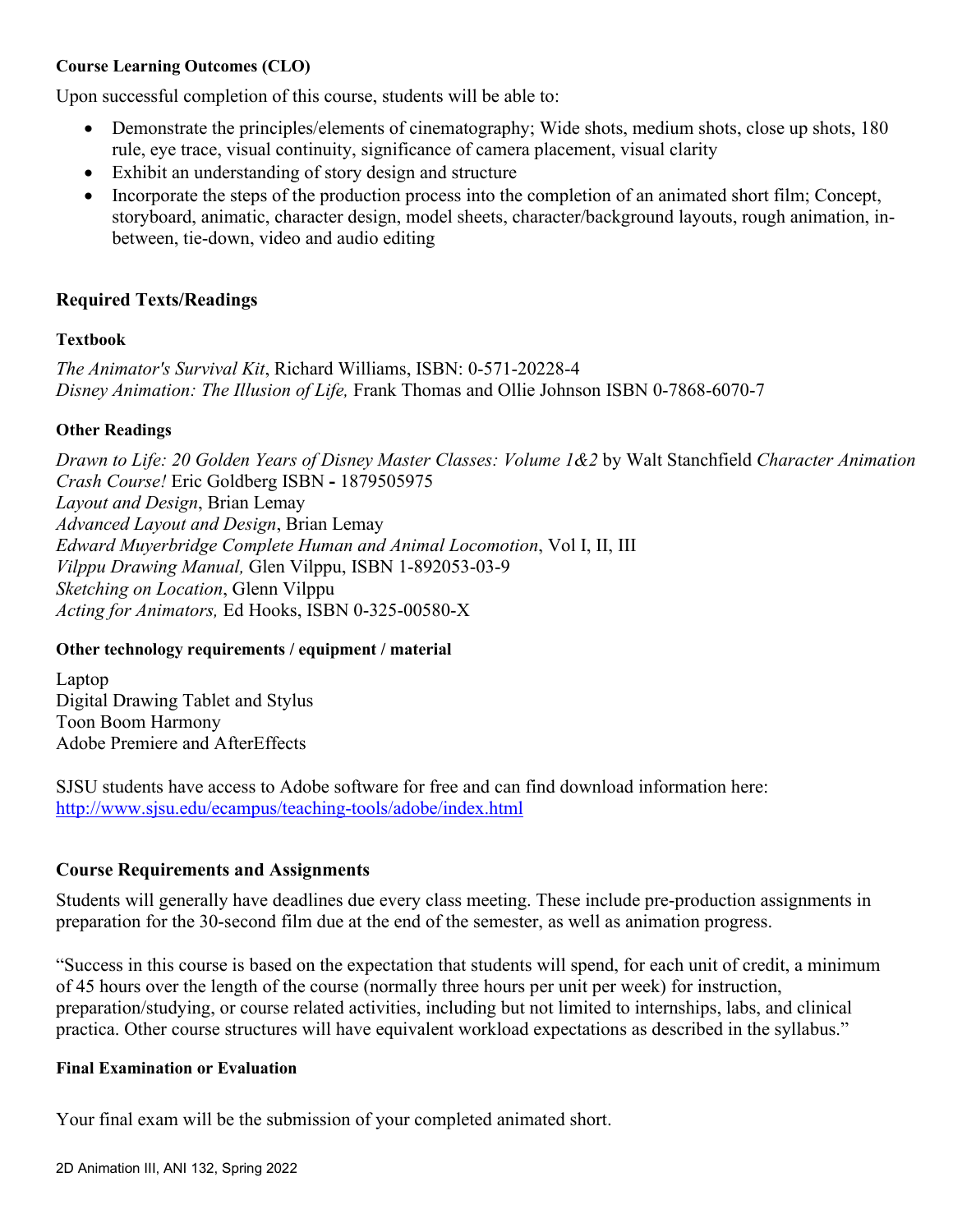## **Grading Information (Required)**

A series of pre-production assignments, animation deadlines, and drawing assignments will be assigned throughout the semester.

Grades and class status can be checked at any time during the semester by making an appointment during office hours.

Grades will be assigned according to University policy from A through F as outlined in the SJSU catalog. All work must be finished and turned in according to ascribed deadlines. In keeping with established professional standards any work missing the deadline or not following directions will receive a failing grade. Students wishing to receive an A grade must turn in all assignments on time and complete excellent work. Students wishing to receive a B grade must turn in all assignments on time and complete above average work. Students wishing to receive a C grade must turn in all assignments on time and have average work.

#### **Determination of Grades**

#### **Failure to follow submission specifications will result in no credit**

- All class submissions must be formatted "Last name First name Submission Name" ex. Smith John Layouts
- Video submissions must be H264 compression
- Drawing Submissions must meet the minimum number of studies and be clear scans/photos in the correct orientation

### **Failure to complete your film will result in a failing grade**

- All animation must be fully in-betweened on twos
- All scenes must have background layouts
- All films must have title and end credits
- All films must have sound

## **Deadlines and participation**

In order to receive credit for deadlines, students must submit assignments by the time specified and follow all submission guidelines. In order to receive credit for participation, students must arrive to class on time at the beginning of class and after breaks, and be prepared to work in class.

Deadlines

1 missed, late, or incorrectly submitted deadline – minus 1%

- $2 \text{minus } 2\%$
- $3 -$  minus  $3\%$
- $4 -$  minus  $4\%$
- $5 -$  minus  $5%$

And this scale continues sequentially

Students will be granted three opportunities to arrive late, to account for traffic, weather, and unforeseen circumstances. After which they will be docked as follows: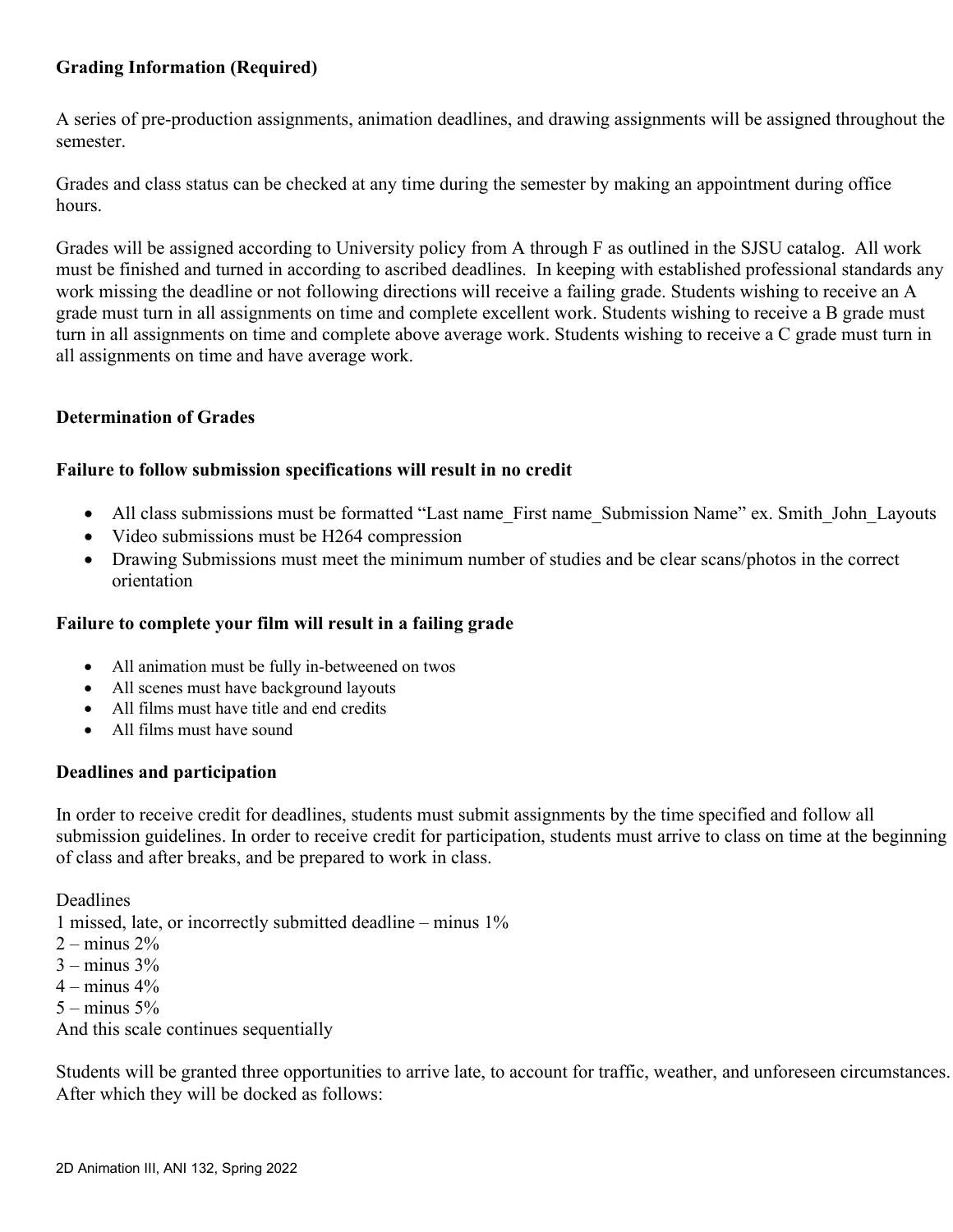Participation 4 infractions – minus 1% 5 infractions – minus 2 % 6 infractions – minus 3% 7 infractions – minus 4% 8 infractions – minus 5% And this scale continues sequentially

#### **COURSE GRADE**

The final grade will be based on: 30% - Midterm: Animatic, Model Sheets, Layouts, Shot Management Sheet, and Production Schedule 50% - Final Film 10% - Deadlines 10% - Class Participation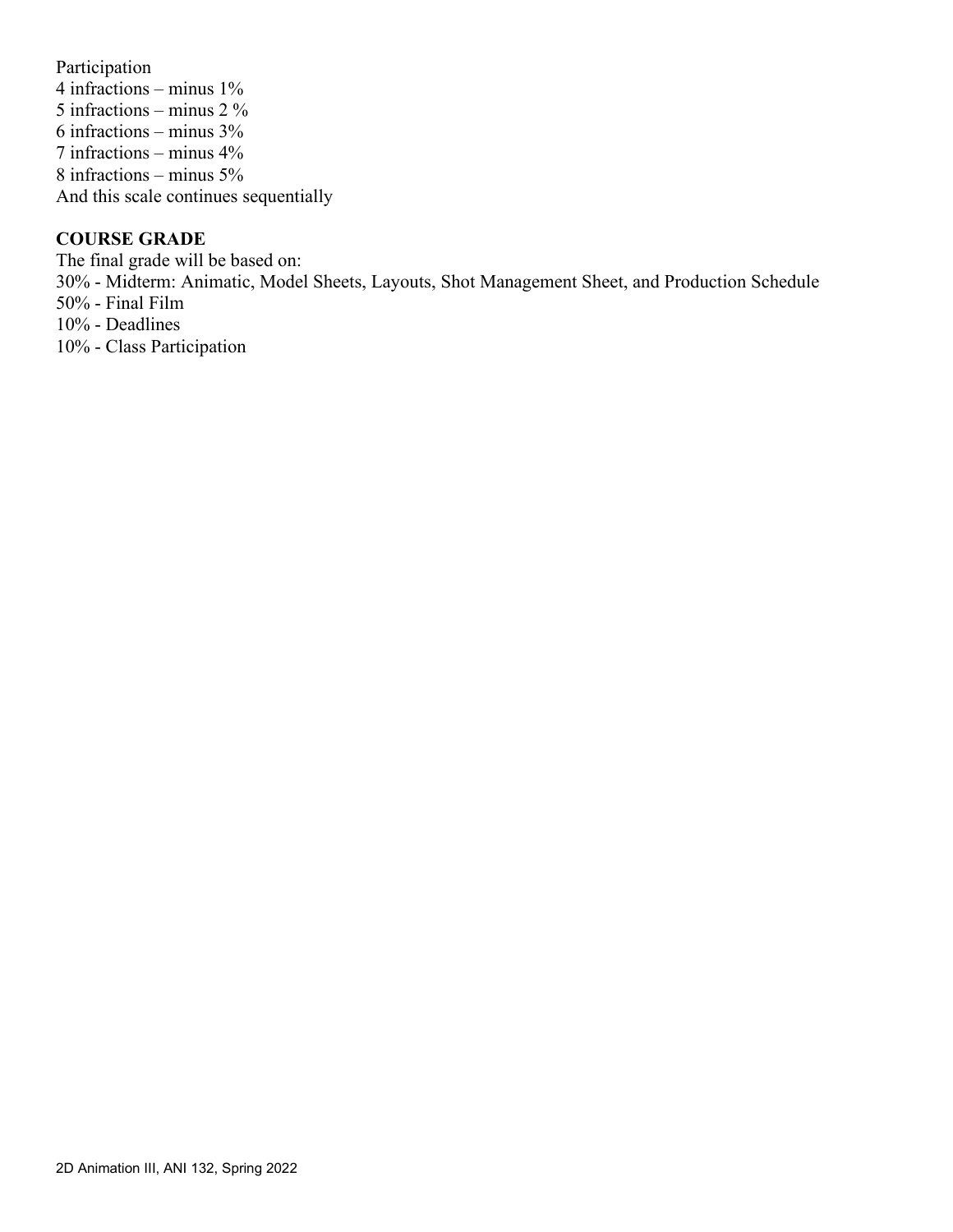## **Extra Credit**

Attending program events will increase your final grade. A photo must be posted in the appropriate folder for proof. Eligible events include: 14F, studio/guest presentations, Entertainment Design Speaker Series events, and any others specified by your instructor. Students attending five or more events will earn an extra final grade percentage:

1 to 4 events  $=$  no extra credit 5 events  $= 5\%$  extra credit 6 events =  $6\%$  extra credit 7 events = 7% extra credit Etc. up to a maximum of 10% extra credit

A grades indicate excellent work. B grades indicate above average work. C grades indicate average work. D grades indicate below average work. F grades are failing.

A plus =  $100\%$  to 97%  $A = 96\%$  to 93% A minus =  $92\%$  to  $90\%$ B plus =  $89\%$  to  $87\%$  $B = 86\%$  to  $83\%$ B minus =  $82\%$  to  $80\%$ C plus =  $79\%$  to  $77\%$  $C = 76\%$  to 73% C minus  $= 72\%$  to  $70\%$ D plus =  $69\%$  to  $67\%$  $D = 66\%$  to 63% D minus =  $62\%$  to  $60\%$  $F = 59\%$  to 0%

## **Classroom Protocol**

#### **Animation/Illustration Program Policies**

- Students must arrive to class on time with materials ready to work.
- Cell phones must be silenced.
- Private conversations during lectures and class discussions are not permitted.
- No checking email or using laptops for activities unrelated to the class.
- No playing personal audio through speakers, use headphones only.
- Do not prop open any doors.
- Do not leave valuable items unattended.
- Do not leave the classroom without cleaning your area.
- Be courteous to others, keep private conversations quiet.
- Aromatic foods are not allowed in any of the classrooms or labs.
- Please be attentive to your personal hygiene.
- Use of the projector/sound system are prohibited outside of class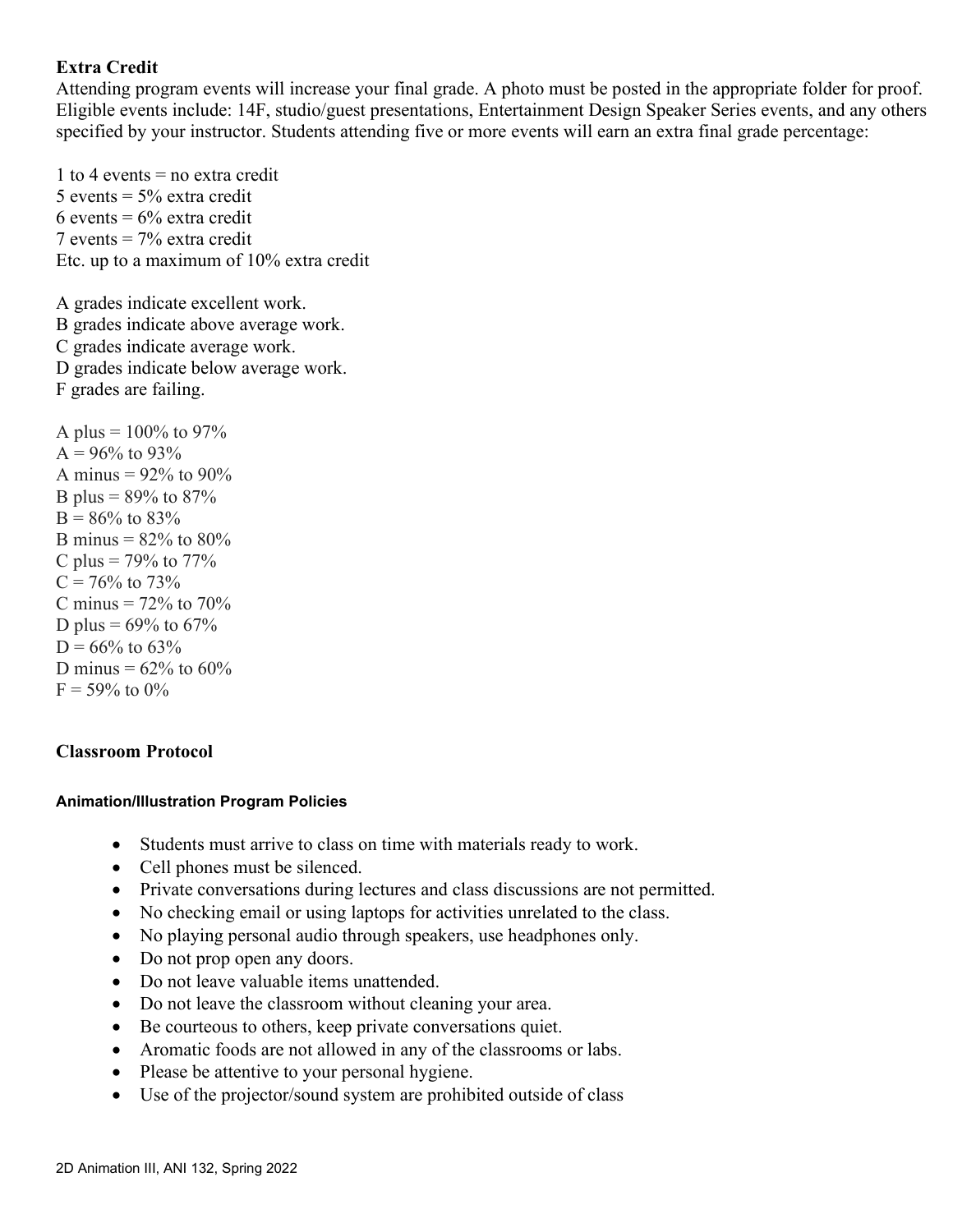#### **Computer Labs: Violation of rules will result in loss of lab access for the whole semester**

- No food or beverages by the workstations.
- Do not change the connections on the equipment.
- Do not move any equipment in the lab.
- No traditional painting.

## **University Policies**

Per University Policy S16-9 *(http://www.sjsu.edu/senate/docs/S16-9.pdf)*, relevant information to all courses, such as academic integrity, accommodations, dropping and adding, consent for recording of class, etc. is available on Office of Graduate and Undergraduate Programs' Syllabus Information web page at http://www.sjsu.edu/gup/syllabusinfo/

## **Academic Integrity policy (Academic Senate Policy F15-7)**

"The University's Academic Integrity policy, located at http://www.sjsu.edu/senate/docs/S07-2.pdf, requires you to be honest in all your academic course work. Faculty members are required to report all infractions to the Office of Student Conduct and Ethical Development. The Student Conduct and Ethical Development website is available at<https://www.sjsu.edu/studentconduct/>

Instances of academic dishonesty will not be tolerated by the Animation/Illustration program. Cheating on exams, plagiarism, presenting the work of another as your own, or the use of another person's ideas without giving proper credit will result in AUTOMATIC EXPULSION FROM AND FAILURE OF THE COURSE, with possible expulsion from the Animation/Illustration Major. A second offense will result in IMMEDIATE EXPULSION from the Animation/Illustration Major.

This includes but is not limited to copying someone else's imagery, altering someone else's imagery, altering a pre-existing 3D model, tracing or copying animation, and submitting someone else's notes for a grade.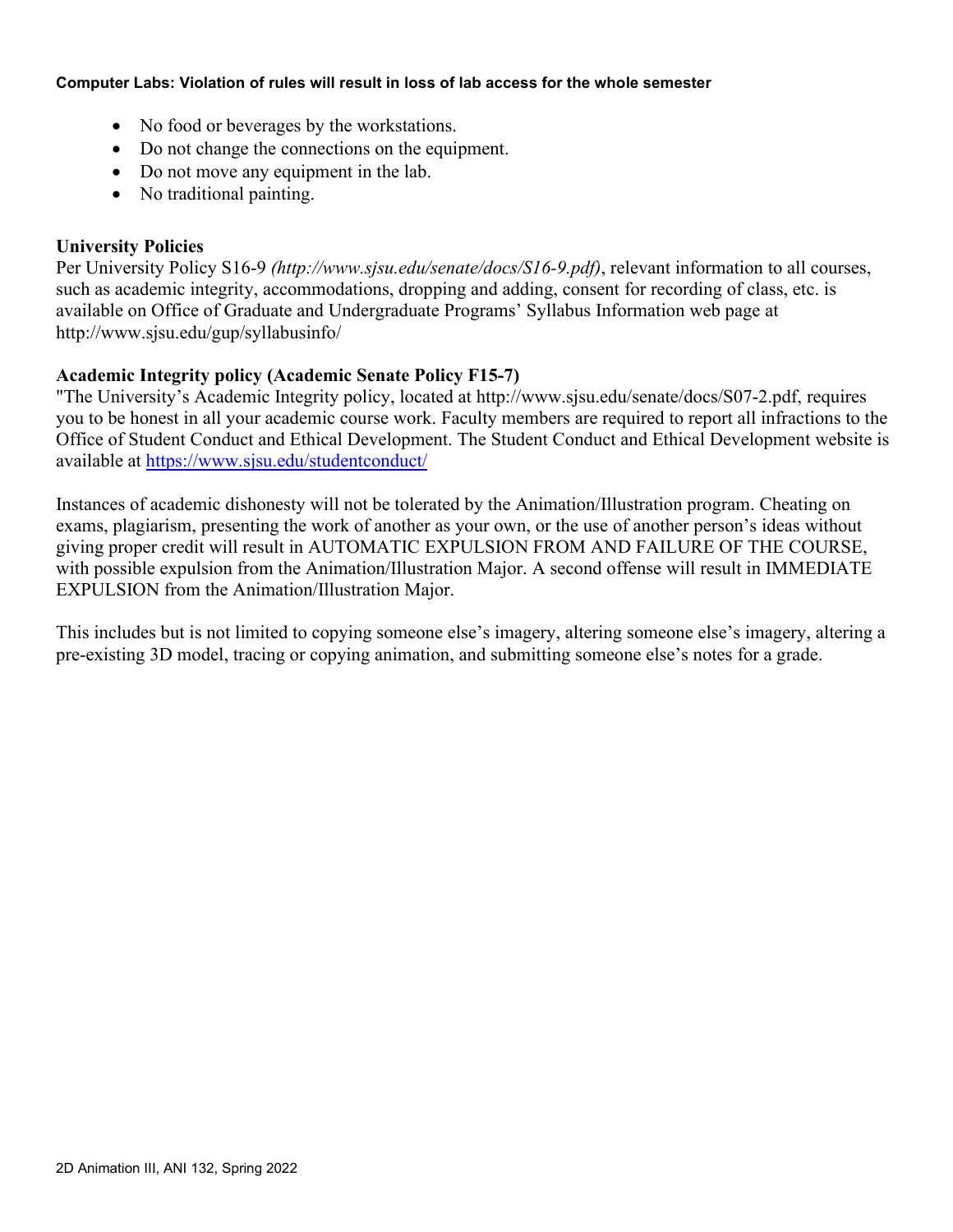# **ANI 132, 2D Animation III, Section 01, Spring 2022, Course Schedule**

The course schedule will be provided separately.

## **Course Schedule**

| Week                    | <b>Date</b> | Topics, Readings, Assignments, Deadlines                      |
|-------------------------|-------------|---------------------------------------------------------------|
| (Optional)              |             | (If appropriate, add any extra column(s) to meet your needs.) |
| 1                       |             |                                                               |
| $\mathbf{1}$            |             |                                                               |
| $\overline{2}$          |             |                                                               |
| $\overline{2}$          |             |                                                               |
| $\overline{\mathbf{3}}$ |             |                                                               |
| $\overline{3}$          |             |                                                               |
| $\overline{4}$          |             |                                                               |
| $\overline{4}$          |             |                                                               |
| $\overline{5}$          |             |                                                               |
| 5                       |             |                                                               |
| 6                       |             |                                                               |
| 6                       |             |                                                               |
| $\tau$                  |             |                                                               |
| $\overline{7}$          |             |                                                               |
| 8                       |             |                                                               |
| $8\,$                   |             |                                                               |
| 9                       |             |                                                               |
| 9                       |             |                                                               |
| $10\,$                  |             |                                                               |
| $10\,$                  |             |                                                               |
| $\overline{11}$         |             |                                                               |
| 11                      |             |                                                               |
| 12                      |             |                                                               |
| 12                      |             |                                                               |
| 13                      |             |                                                               |